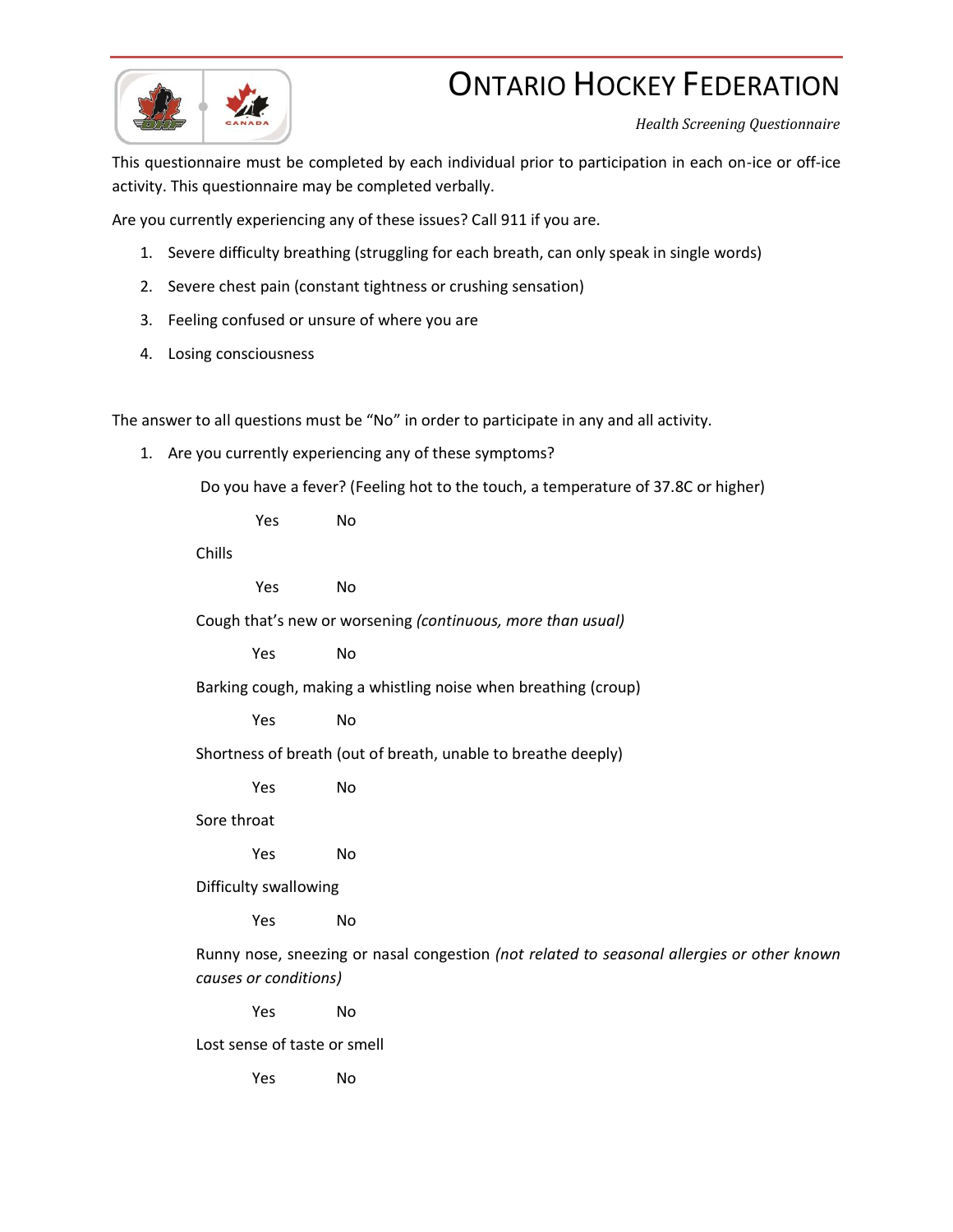## **ONTARIO HOCKEY FEDERATION**

*Health Screening Questionnaire*

Pink eye (conjunctivitis)

Yes No

Headache that's unusual or long lasting

Yes No

Digestive issues (nausea/vomiting, diarrhea, stomach pain)

Yes No

Muscle aches

Yes No

Extreme tiredness that is unusual (fatigue, lack of energy)

Yes No

Falling down often

Yes No

For young children and infants: sluggishness or lack of appetite

Yes No

2. Are you in any of these at-risk groups?

70 years old or older

Yes No

Getting treatment that compromises (weakens) your immune system (for example, chemotherapy, medication for transplants, corticosteroids, TNF inhibitors)

Yes No

Having a condition that compromises(weakens) your immune system (for example, diabetes, emphysema, asthma, heart condition)

Yes No

Regularly going to a hospital or health care setting for a treatment (for example, dialysis, surgery, cancer treatment)

Yes No